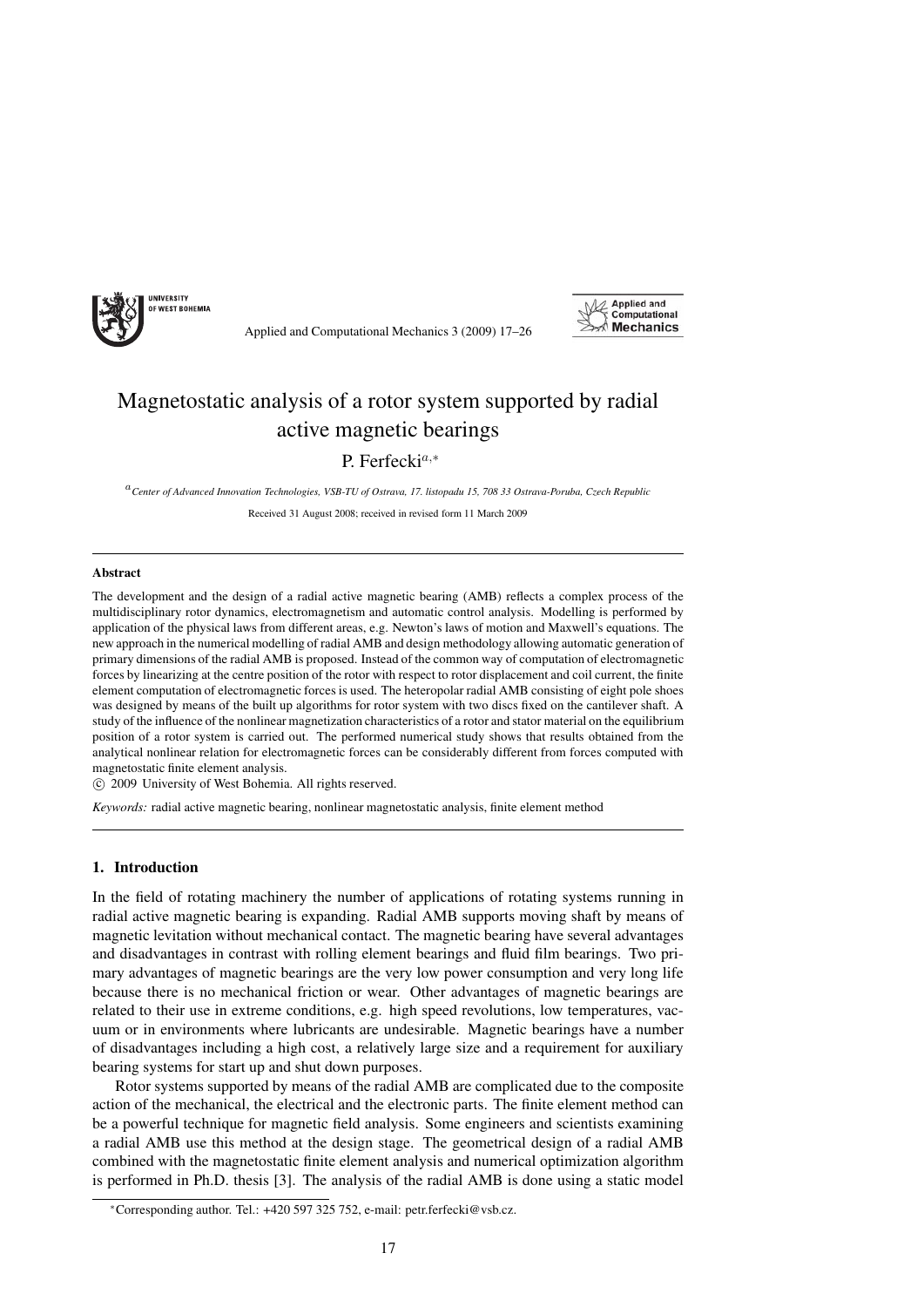with distributed parameters and a dynamic model with lumped parameters, which is based on matrices of the flux linkage determined by the finite element method differentiated with respect to current and position. The stabilization of the radial AMB is achieved with a decentralised closed-loop structure consisting of a cascade connection of PD and PI position controllers. Obtained numerical results concerning the designed control system, the iron core saturation and the magnetic couplings between electromagnets are verified by performed experimental results.

The calculation of the electromagnetic forces has been very popular research topic during the last decades because the computational speed, the accuracy and the reliability of used methods have significant differences. The summary of methods for computation of electromagnetic forces is stated and a new method for rotor performing eccentric motions with respect to the stator is proposed in the doctoral thesis [5]. The impulse method to calculate the frequency response of the force is determined. The force computed by the impulse method and a conventional computation shows very good agreement.

This paper is focused on a multiphysics finite element analysis of the rotor system supported by means of radial AMBs. First, the automatic computational procedure to design radial AMB in the COMSOL Multiphysics software and the computer system MATLAB was proposed. Created algorithms based on the finite element magnetostatic analysis were used to design a radial AMB. The objective of this technique is to allow more accurate computation of the magnetic field properties and verify the influence of the geometry of bearing, the material properties (i.e. the nonlinear magnetisation curve of bearing parts) and the rotor movement on the bearing parameters. Numerical simulations show an influence of some bearing parameters on the equilibrium position of a rotor system and several possibilities of computations of the electromagnetic forces have also been introduced.

#### 2. The motion equation of a rotor system supported by means of the radial AMBs

In order to achieve a realistic model of a rotor system the finite element analysis is used. The motion equation of examined rotor system is build up in the stationary co-ordinate system and was derived under following assumptions: (i) the shaft is flexible, linear elastic and in the computation model the shaft is represented by a flexible beam-like body that is discretized into finite elements, (ii) the shaft element is modelled on the basis of Bernouli-Euler beam theory, (iii) the stationary (i.e. non-rotating) part is considered to be absolutely rigid and fixed, (iv) the rotor is coupled with the stationary part through a radial AMB and a massless axial bearing, (v) the discs are considered to be absolutely rigid axisymmetric bodies, (vi) inertia and gyroscopic effects of the rotating parts are taken into account, (vii) material damping of the shaft and other kinds of damping are regarded as linear, (viii) the rotor is loaded by a gravitational force and forces with periodic time histories (ix) the rotor rotates at constant angular speed and can be expressed as follows:

$$
\mathbf{M}\ddot{\mathbf{q}}(t) + (\mathbf{B}_R + \eta_V \mathbf{K}_{SH} + \omega \mathbf{G})\dot{\mathbf{q}}(t) + (\mathbf{K} + \omega \mathbf{K}_C)\mathbf{q}(t) = \mathbf{f}_M(\mathbf{q}, \mathbf{i}) + \mathbf{f}_A(t) + \mathbf{f}_V, \quad (1)
$$

where  $M, B_R, G, K_C, K_{SH}, K$  are the mass matrix, the damping matrix (external damping and damping of material), the gyroscopic effects matrix, the circulation matrix, the stiffness matrix of the shaft and the stiffness matrix of the rotor system respectively,  $q$ ,  $\dot{q}$ ,  $\ddot{q}$  are vectors of generalized nodal displacements, velocities and accelerations respectively,  $\mathbf{f}_M$ ,  $\mathbf{f}_A$ ,  $\mathbf{f}_V$ ,  $\mathbf{i}$  are vectors of electromagnetic forces, generalized forces exerting on the rotor system (external and constraint forces) and control currents passing by core of electromagnets respectively, while  $\omega$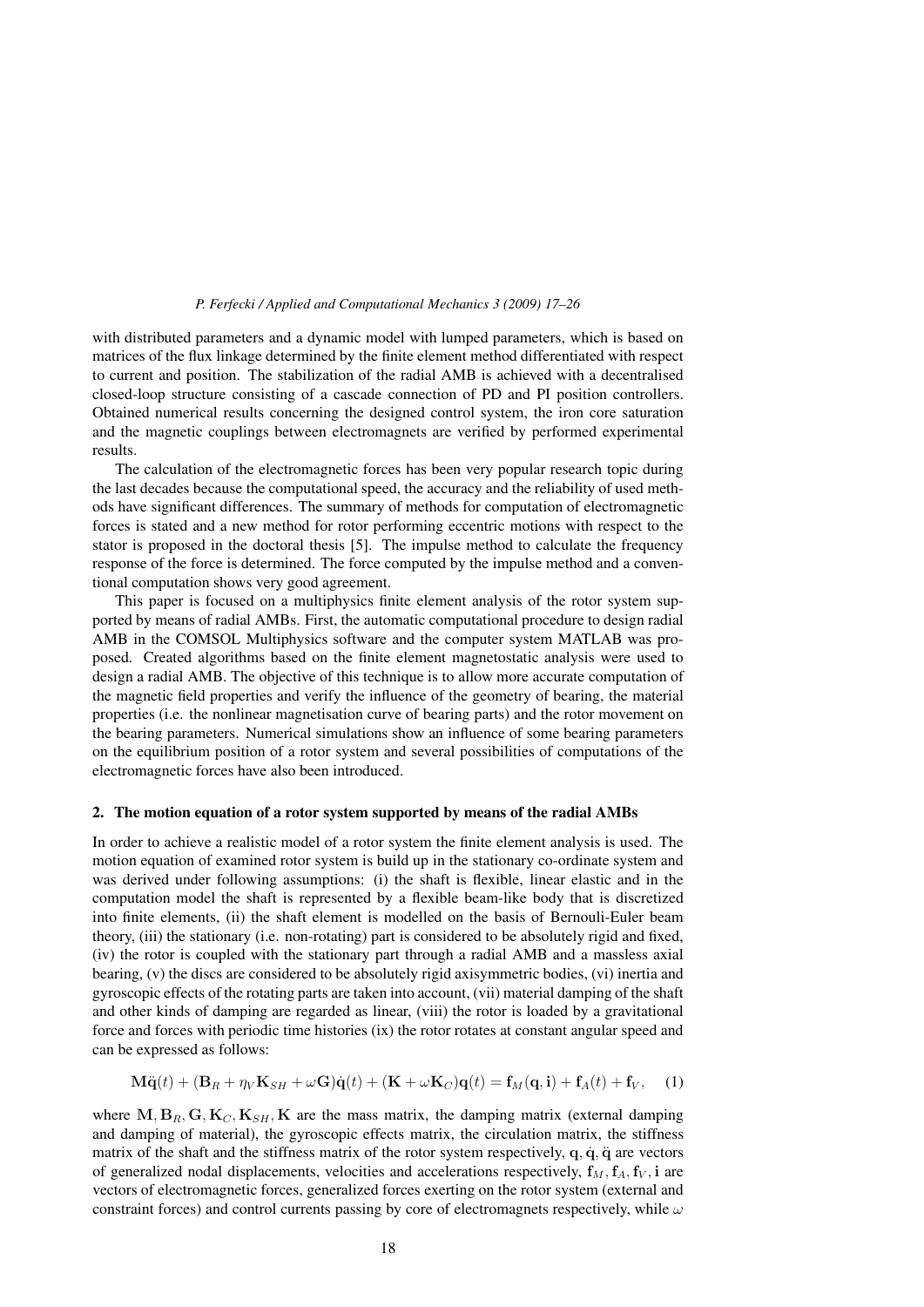is the angular speed of a shaft,  $\eta_V$  is the coefficient of viscous damping of a material and t is the time.

If a rotor system is loaded only by static forces (e.g. self-weight, constant forces, etc.) and does not vibrate, the motion equation  $(1)$  is transformed into the equation of equilibrium position

$$
(\mathbf{K} + \omega \mathbf{K}_C)\mathbf{q}_S = \mathbf{f}_M(\mathbf{q}_S, \mathbf{i}_S) + \mathbf{f}_{ST} + \mathbf{f}_V,\tag{2}
$$

where  $\mathbf{q}_S$  is the vector of generalized static nodal displacements,  $\mathbf{f}_{ST}$ ,  $\mathbf{i}_S$  are vectors of generalized static forces exerting on the rotor system and static control currents passing by core of electromagnets respectively.

#### 3. The electromagnetic field and force calculation of a radial AMB

The calculation of forces in the radial AMB is based on Maxwell's equations of electromagnetism. For general quasi-static fields, these equations in the differential form can be written according to [4] as

$$
\nabla \times \mathbf{H} = \mathbf{J},\tag{3}
$$

$$
\nabla \times \mathbf{E} = -\frac{\partial \mathbf{B}}{\partial t}, \tag{4}
$$

$$
\nabla \cdot \mathbf{J} = 0, \tag{5}
$$

$$
\nabla \cdot \mathbf{D} = \rho, \tag{6}
$$

$$
\nabla \cdot \mathbf{B} = 0, \tag{7}
$$

where **B** is the magnetic flux density, **D** is the electric flux density, **E** is the electric field intensity, **H** is the magnetic field intensity, **J** is the current density,  $\rho$  is the electric charge density and  $\nabla$  is the Nabla operator.

The equations  $(3)$ ,  $(4)$  and  $(5)$  are referred to as Maxwell-Ampére's law, Faraday's law and the equation of continuity respectively. The electric and magnetic forms of Gauss' law are described by equations (6) and (7) respectively.

To obtain a closed system, the constitutive relations has to be included

$$
\mathbf{B} = \mu \mathbf{H},\tag{8}
$$

$$
\mathbf{D} = \varepsilon \mathbf{E},\tag{9}
$$

$$
\mathbf{J} = \sigma(\mathbf{E} + \mathbf{v} \times \mathbf{B}) + \mathbf{J}^e, \tag{10}
$$

where  $J^e$  is the external generated current, **v** is the velocity of the conductor,  $\varepsilon$  is the permittivity,  $\mu$  is the permeability and  $\sigma$  is the electrical conductivity.

In the finite element formulation of electromagnetic field problems, magnetic potential **A** is commonly used in the solution of two-dimensional magnetic fields. The magnetic flux density and the electric field intensity are given by the equalities

$$
\mathbf{B} = \nabla \times \mathbf{A}, \tag{11}
$$

$$
\mathbf{E} = -\nabla V - \frac{\partial \mathbf{A}}{\partial t},\tag{12}
$$

where  $V$  is the electric scalar potential.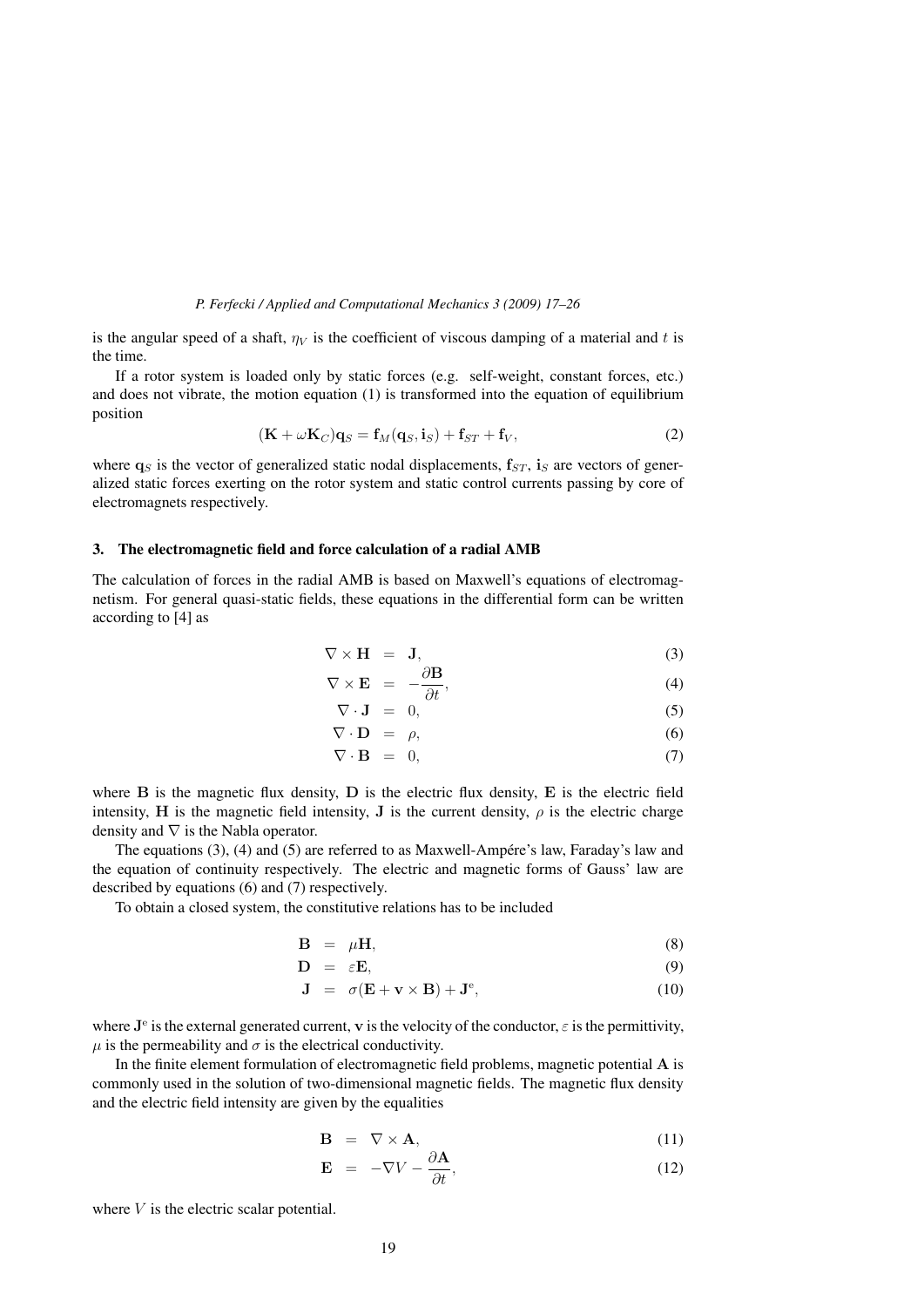Ampère's law  $(3)$  by means of equalities  $(8)$  and  $(10)$  and using the definitions of potentials (11) and (12) can be rewritten as

$$
\sigma \frac{\partial \mathbf{A}}{\partial t} + \nabla \times (\mu^{-1} \nabla \times \mathbf{A}) - \sigma \mathbf{v} \times (\nabla \times \mathbf{A}) + \sigma \nabla V = \mathbf{J}^e.
$$
 (13)

The equation of continuity  $(5)$  combined with equalities  $(10)$ ,  $(11)$  and  $(12)$  gives the equation

$$
-\nabla \cdot \left[\sigma \frac{\partial \mathbf{A}}{\partial t} - \sigma \mathbf{v} \times (\nabla \times \mathbf{A}) + \sigma \nabla V - \mathbf{J}^e \right] = 0. \tag{14}
$$

The set of two equations  $(13)$  and  $(14)$  is required for the uniqueness of solution of the potentials  $A$  and  $V$ .

In the magnetostatics analysis the above equations (13) and (14) are simplified into one equation

$$
\nabla \times (\mu^{-1} \nabla \times \mathbf{A}) = \mathbf{J}^e. \tag{15}
$$



Fig. 1. A sketch of the radial AMB

The analysis of a radial AMB based on equation (15) is assumed to be two dimensional, stationary, no current generated by an external static electric and magnetic field, the currents passing through electromagnets are constant and there is no hysteresis of a nonlinear magnetization curve of the ferromagnetic material.

In order to be able to solve equation (15) the boundary conditions must be known. Dirichlet boundary condition in the form of magnetic scalar potential  $A_{0z}$ , is defined on the outer circle of a bearing model as shown in fig. 1.

The AMB is incorporated into the equation of motion (1) by means of the nonlinear electromagnetic force vector, whose elements are computed from equation (15). Two basic methods for calculation of the electromagnetic forces acting between the rotor and stator were used, namely method based on the Maxwell's stress tensor and method based on the principle of the virtual work.

Using the first mentioned method the electromagnetic force  $\mathbf{F}_m$  on the body is calculated by the surface integral

$$
\mathbf{F}_m = \oint_S \mathbf{T} \, \mathrm{d}S = \oint_S \left[ \frac{1}{\mu_0} (\mathbf{B} \mathbf{n}) \mathbf{B} - \frac{1}{2\mu_0} \mathbf{B}^2 \mathbf{n} \right] \, \mathrm{d}S,\tag{16}
$$

where **T** is the Maxwell stress tensor in air, **n** is the unit outward normal vector of the integration surface S and  $\mu_0$  is the permeability of vacuum  $(4\pi \cdot 10^{-7} \,\mathrm{Hm^{-1}})$ . In a two-dimensional model, the surface integral is reduced to a line integral along the air gap.

In the virtual work method the electromagnetic force is computed as a partial derivative of the coenergy functional with respect to virtual movement

$$
\mathbf{F}_m = \frac{\partial W_c}{\partial \mathbf{p}}\bigg|_{\mathbf{I}_c} = \left[\frac{\partial W_c}{\partial y_p} \frac{\partial W_c}{\partial z_p}\right]^{\mathrm{T}}, \quad W_c = \int_{V_e} \left(\int_0^{\mathbf{H}} \mathbf{B} \, \mathrm{d}\mathbf{H}\right) \, \mathrm{d}V_e,\tag{17}
$$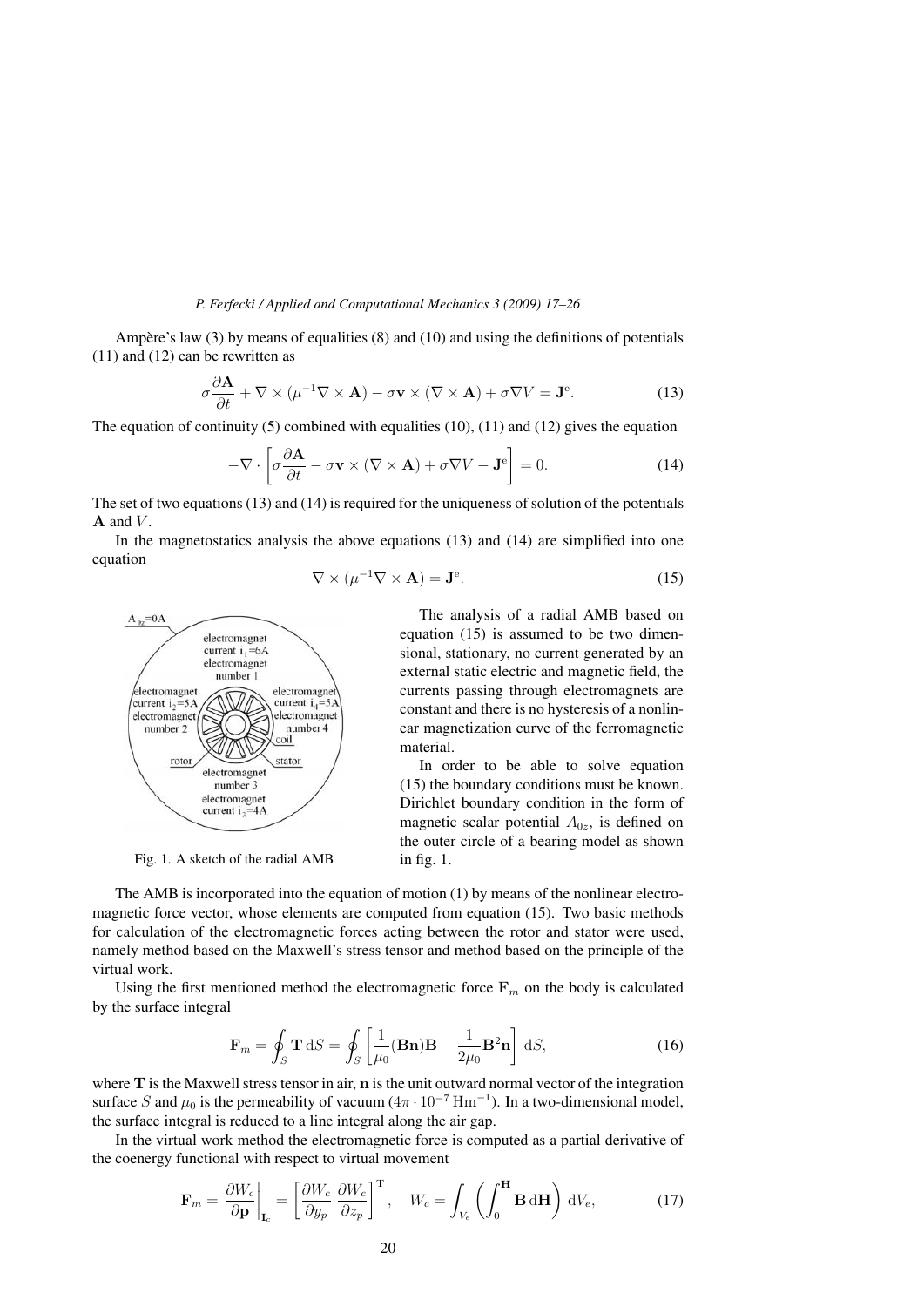where **p** is the vector of virtual movement,  $I_c$  is the vector of constant current,  $y_p$  and  $z_p$  are a horizontal and vertical components of the vector of virtual movement respectively,  $V_e$  is the volume element and  $W_c$  is the coenergy functional.

The results obtained by finite element calculations of the electromagnetic force are compared with one-dimensional method. This level of approximation is assuming that the size of air gap is uniform and that the magnetic flux crosses the gaps in a straight line. Under these assumptions the components of the electromagnetic force acting on the shaft in horizontal  $f_{M,y}$ and vertical  $f_{M,z}$  direction are according to [2] given by following relations

$$
f_{M,y}(y,i_y) = \frac{1}{4}\cos(\alpha_0)\mu_0 N^2 S_M \left[ \left( \frac{I_0 + i_y}{c_0 - y} \right)^2 - \left( \frac{I_0 - i_y}{c_0 + y} \right)^2 \right],
$$
 (18)

$$
f_{M,z}(z, i_z) = \frac{1}{4} \cos(\alpha_0) \mu_0 N^2 S_M \left[ \left( \frac{I_0 + i_z}{c_0 - z} \right)^2 - \left( \frac{I_0 - i_z}{c_0 + z} \right)^2 \right],
$$
 (19)

where  $y$ ,  $z$  are the generalized components of displacements in horizontal and vertical direction respectively,  $c_0$  is the size of air gap between the rotor and stator,  $i_y$ ,  $i_z$  are the controlling currents in horizontal and vertical directions respectively,  $I_0$  is the bias current,  $S_M$  is the area of the pole of electromagnet in the air part of magnetic circuit,  $N$  is the number of winding of the electromagnet coil and  $\alpha_0$  is the angle between the electromagnetic force and vertical axes of the bearing.

#### 4. The finite element analysis of a rotor system supported by radial AMBs

The multiphysics finite element analysis of a shaft and radial AMB has been done with the COMSOL Multiphysics software which allows connection with computational environment of the computer system MATLAB for the modelling of both parts of a rotor system. The presented numerical simulation was obtained using the application of magnetostatic mode of the AC/DC module of the software COMSOL Multiphysics. The magnetostatic module enables to solve Maxwell's equations with certain boundary conditions describing the electromagnetic problem on a macroscopic level.

The automatic procedure for generation of a parametric model of the radial AMB by means of user-defined algorithms in the COMSOL Script [1] was proposed. The shape of stator frame, coils, rotor and smoothness of corners of eighth poles of a radial AMB can be set and modified so that it will automatically generate a number of parameterized configurations. The design of a radial AMB is characterized by several geometry parameters: the shaft diameter, the rotor diameter, the stator diameter, the size of air gap, the thickness of stator frame, the smoothness of corners of stator, rotor and coils, the bearing width, the height and width of pole shoes and the horizontal and vertical movement of a rotor centre. Except the shaft diameter, all userdefined parameters of bearing can be modified manually or automatically. The solid modelling techniques and Boolean operations were used to obtain composite model of a radial AMB (see fig. 2).

The magnetostatic computation of a radial AMB is described by a few steps. At the beginning, the bearing geometry, the B-H material characteristics that can be nonlinear (see fig. 3), the coils properties and the boundary conditions are defined. Subsequently, an initial discretization by the triangular elements is automatically generated (see fig. 4). The initial mesh is consisting of approximately 130 000 elements and 65 000 degrees of freedom. During the solution an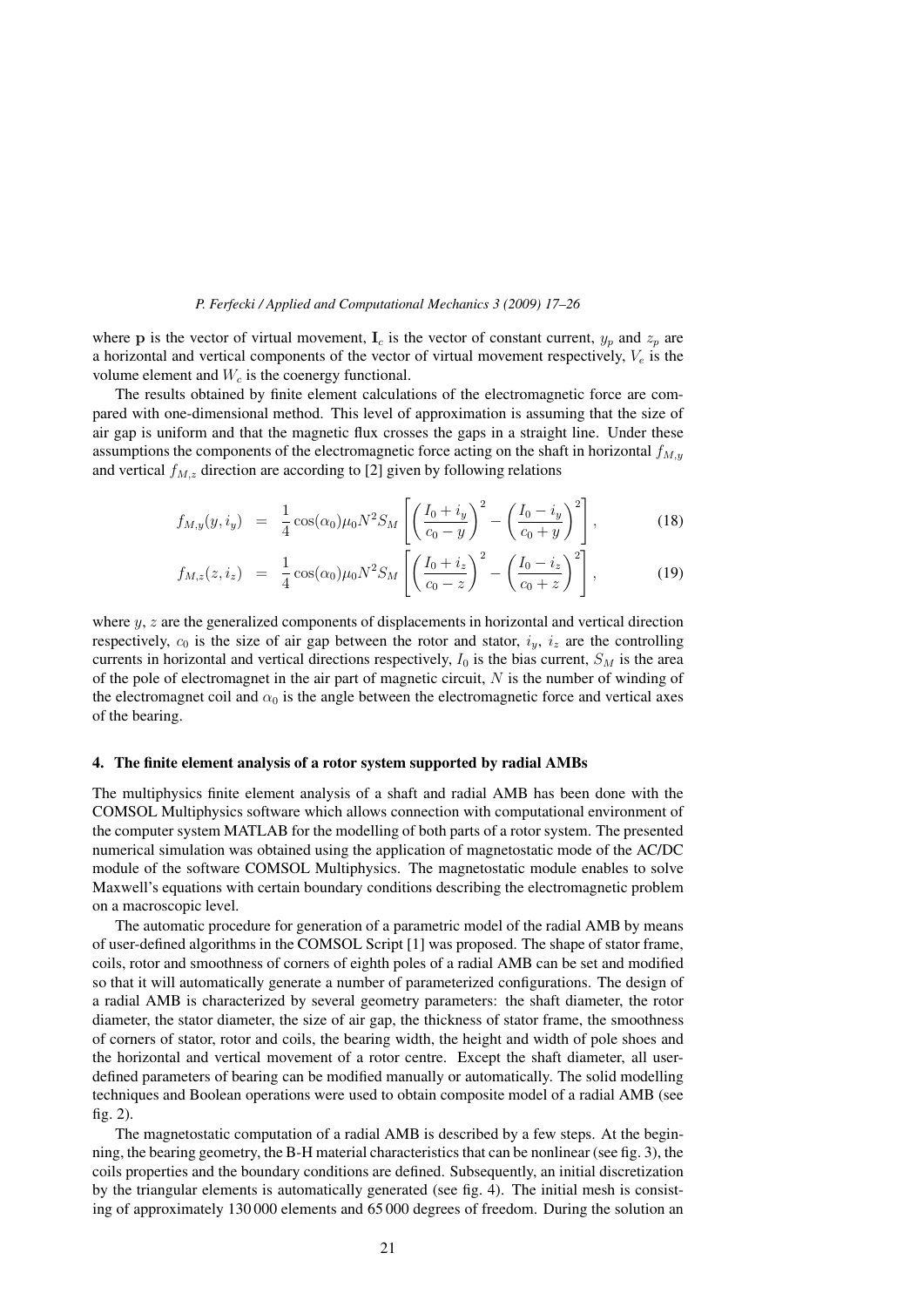



Fig. 2. The model of a radial AMB Fig. 3. The norm of the magnetic flux density versus the norm of the magnetic field intensity for the rotor and stator materials

adaptive mesh refinement can be applied based on analysis of errors. In the last step, components of the electromagnetic force acting on the rotor are solved by means of method based on the Maxwell's stress tensor or the method based on the principle of the virtual work.

Furthermore, the algorithm for magnetostatic computation of a radial AMB is incorporated into the computational procedures for the analysis of a lateral vibration of the rotor systems. The motion equation (1) is transformed into the set of nonlinear algebraical equations (2) for solving the problem of a equilibrium position. To its solution Newton-Raphson method can be used.

# 5. The results of numerical simulation of the magnetic field analysis and the computation of the equilibrium position

The investigated radial AMB is designed for the supported rotor system with two discs fixed on the cantilever shaft described in detail in [2]. The heteropolar radial AMB containing eight pole shoes, the stator frame, the rotor and coils (see fig. 2 and fig. 4) is proposed. The considered radial AMB has the following primary dimensions and parameters: the shaft diameter  $-76.6$  mm, the rotor diameter – 105 mm, the stator diameter – 273 mm, the size of air gap – 0.5 mm, the thickness of stator frame  $-15.9$  mm, the bearing width  $-200$  mm, the number of coil turns  $-$ 64, the bias current – 4 A and the current range  $0 \div 8$  A.



Fig. 4. The generated mesh of a radial AMB (left) and the detail of generated mesh in the surrounding electromagnet (right)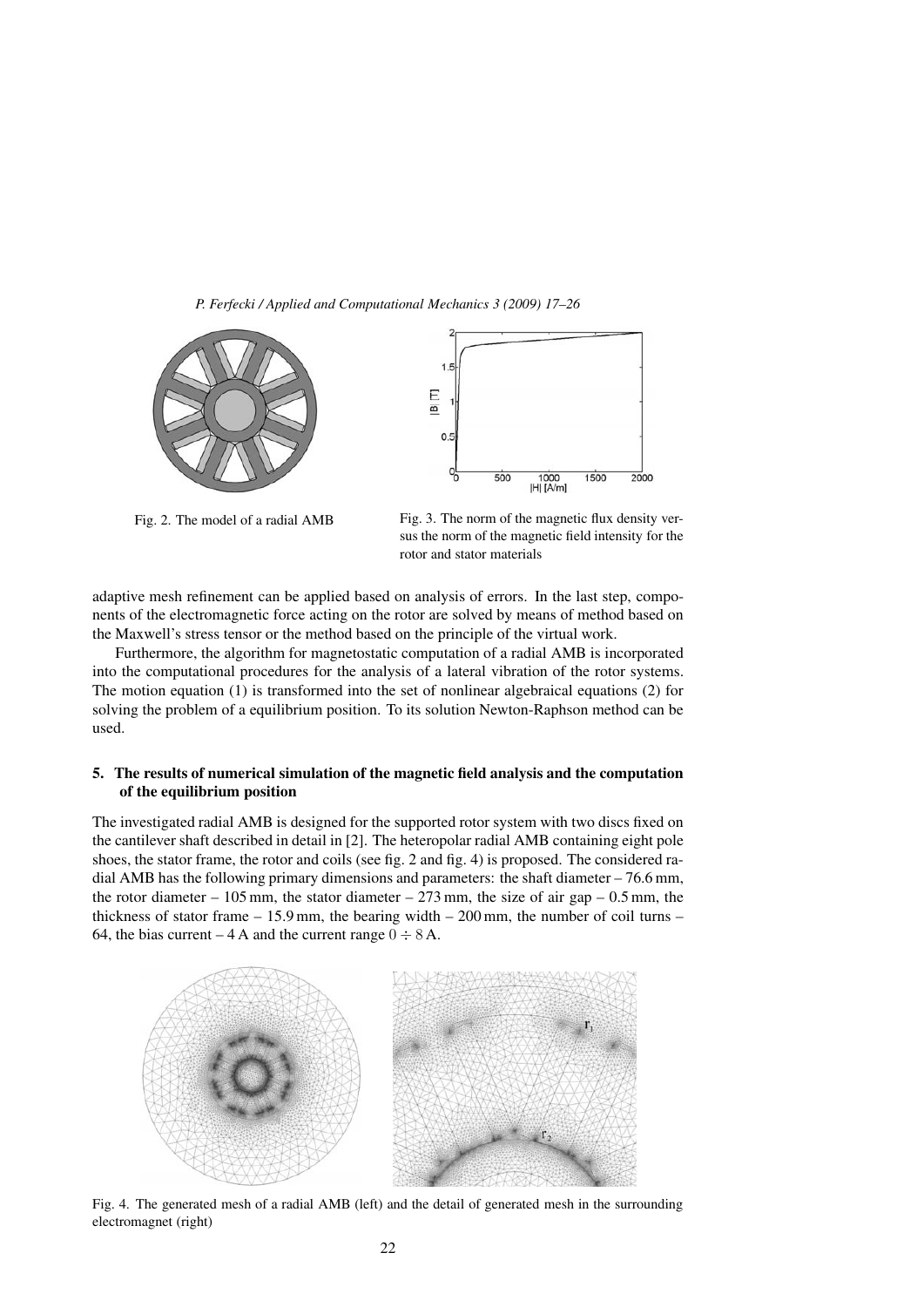The shaft is represented in the computational model by a beam-like body that is discretized into twenty four finite elements of equal length (95 mm). More detailed data are given in [2]. The rotor system supported in designed AMBs is controlled by means of current PD controllers. The current PD feedback controllers of both bearings are assumed to be identical and their parameters are given in [2].

The numerical simulations show that the shape of pole shoes, their height and width, the size of air gap and the coil parameters significantly change the electromagnetic force value produced by the electromagnet. The magnetic flux density is cumulated on all sharp edges in the bearing, because in their proximity the material saturation is bigger than on the other parts of the magnetic circuit. Therefore, all sharp edges in the magnetic circuit must be appropriately rounded. The maximum magnetic flux density concentration is located in the proximity of fillet of the pole shoe on side of the stator  $(r_1)$  and rotor  $(r_2)$  part (see right fig. 4). The numerical results show, that a minimal concentration of the magnetic flux density in the bearing appears, when the value of fillet of pole shoes at stator is  $r_1 = 3$  mm and at rotor is  $r_2 = 0.2$  mm.

In the next step, an analysis is focused on the influence of shaft movement on magnetic field properties in the AMB. Fig. 5 and fig. 6 show the field distribution of magnetic potential for four different locations of the rotor centre with respect to the bearing centre (whose detailed specifications are mentioned below). The magnetic potential is changed due to the rotor displacement and the current density in coils remains the same. The magnetic flux strongly influences the rotor and stator material and depends on the size of the air gap between the rotor and the pole shoe. Thus, when the air gap increases the electromagnetic force decreases and conversely.



Fig. 5. The magnetic potential in a radial AMB for the rotor moved 0.35 mm to the left side (left) and the rotor moved 0.49 mm upward (right) with respect to the bearing centre



Fig. 6. The magnetic potential in a radial AMB of the rotor moved 0.35 mm upward and to the right side (left) and the rotor located at the centre position (right) with respect to the bearing centre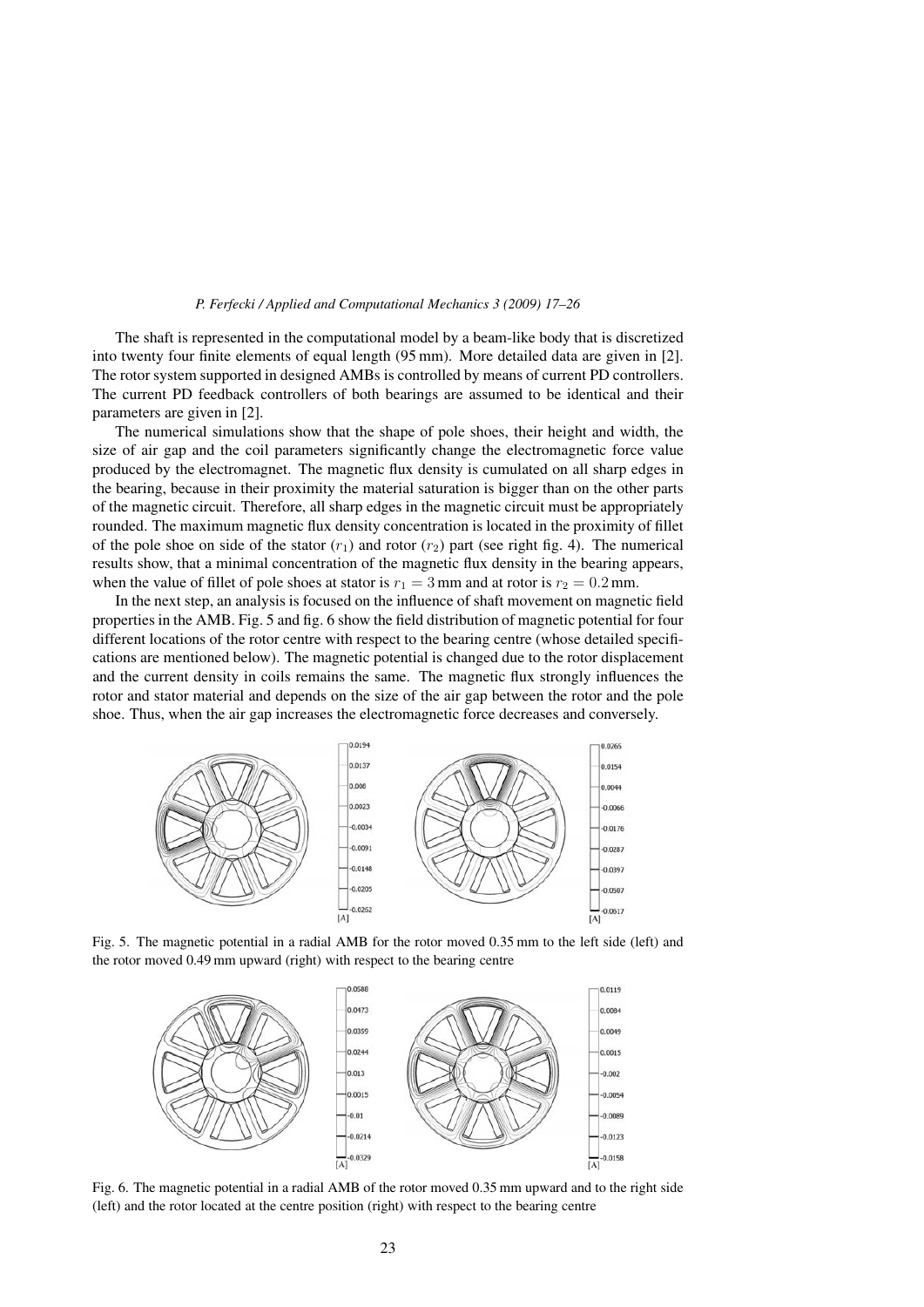

Fig. 7. The Maxwell surface stress tensor and the magnetic flux density in a AMB of the rotor moved 0.35 mm upward and to the right side (left) with respect to the bearing centre and same physical quantities in the case that the material of stator and the outer part of a rotor has a nonlinear B-H curve (right)

The rotor and stator material is composed of thin laminated plates for the purpose of reducing eddy current effects. The distribution of magnetic flux density for linear and nonlinear B-H magnetic characteristic of a rotor and stator material is presented in fig. 7. The computed distribution of magnetic flux density and its maximal value and the Maxwell's stress tensor are considerably dependent on the rotor and stator material characteristics (see fig. 7).

Numerical results of the total electromagnetic force of the first magnetic bearing (MB1) and the second magnetic bearing (MB2) computed by method based on the Maxwell's stress tensor and method based on the principle of the virtual work are shown in right fig. 8. The difference between results obtained by using both methods is negligible in the studied case. The percentage errors of both numerical computations of electromagnetic forces have been calculated and its maximum value is less than 1 %. If not stated otherwise, electromagnetic forces were calculated by means of the Maxwell's stress tensor method.

The finite element computations of the total electromagnetic forces with their analytical formula are also compared (see left fig. 8). Due to the non-uniformity of magnetic flux distribution, the value of electromagnetic force obtained from the analytical formula is bigger than value computed by the finite element method. If a magnetic saturation of the shaft material and cross coupling effects of electromagnetic forces originating from close pole shoes are negligible, than the percentage errors of computed electromagnetic forces are less than 5 %.

A study of the influence of the nonlinear B-H magnetic characteristics of a rotor and stator material on the equilibrium position of a rotor system is carried out. In fig. 9 and fig. 10, the results for equilibrium position at 10 000 rpm with the electromagnetic forces computed by means of the analytical nonlinear formula (o), the magnetostatic finite element method with a linear  $(+)$  and a nonlinear  $(x)$  material characteristic are shown. Calculations based on the finite element method with a linear and nonlinear B-H curve give considerably different equilibrium positions.

# 6. Conclusion

A multiphysics finite element simulation of the rotor system supported by means of radial AMBs is presented in this paper. In the COMSOL Multiphysics software the electromagnetic analysis of a radial AMB was carried out and subsequently the rotor dynamic finite element analysis in connection with the computational environment of the computer system MATLAB is performed.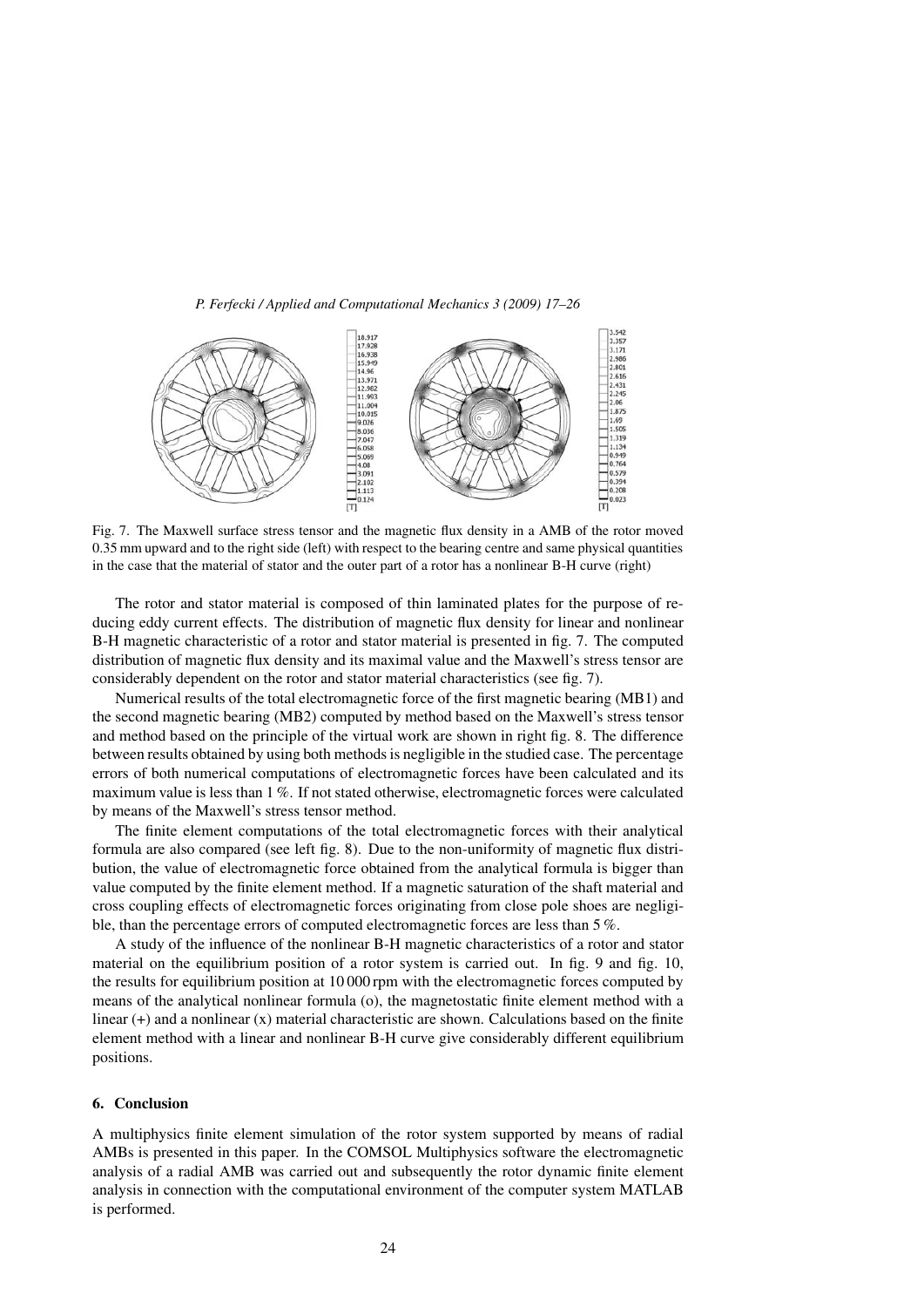

Fig. 8. The dependence of total force in the equilibrium position on revolutions (left) and the dependence of total force in the equilibrium position on revolutions for two methods of solution (right)



Fig. 9. The equilibrium position of a rotor system in the horizontal (left) and vertical (right) direction



Fig. 10. The rotation angle about y-axis (left) and z-axis (right) of a rotor system in the equilibrium position

Unlike [3] and [5] the shaft of rotor system is discretized by a flexible beam-like body. The flexibility of the shaft and its viscous material damping is taken into account in the computational model of a rotor system. This paper presents improved mathematical model of a rotor system supported by radial active magnetic bearings modelled by means of finite element method, which makes possible to study relations between mechanical properties of a rotor (flexibility, damping) and electromagnetic forces (influence of geometrical dimensions, nonlinear material characteristics) with higher precision. The mathematical models of rotor systems